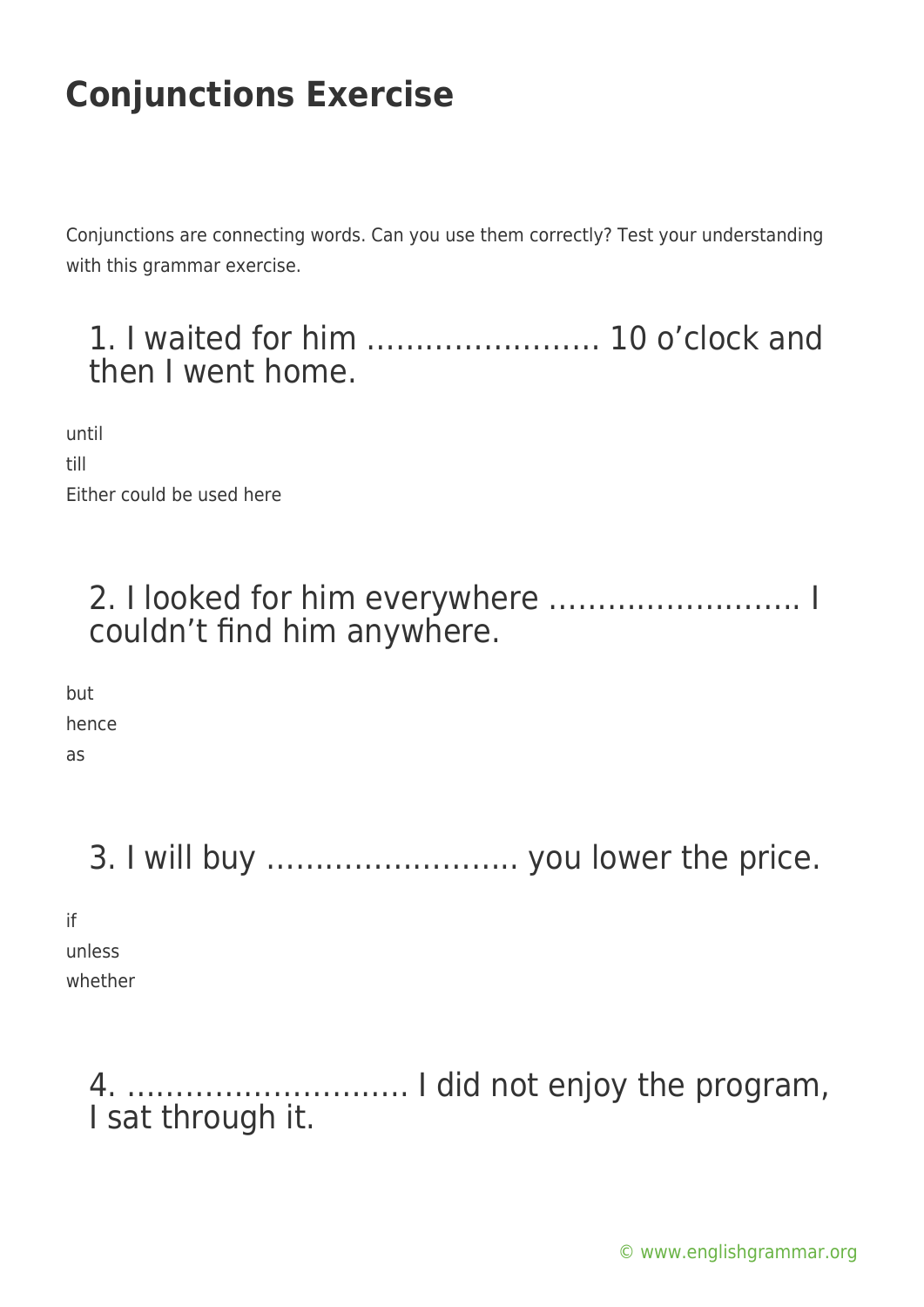Please select 2 correct answers

| Although                  |  |  |
|---------------------------|--|--|
| Though                    |  |  |
| Either could be used here |  |  |

### 5. …………………….. comes to the door, tell them I am out.

Who Whoever Either could be used here

> 6. ……………………….. you say, I will not believe you.

What Whatever Either could be used here

> 7. …………………… I go to Mumbai, I try to see my cousins.

When Whenever Either could be used here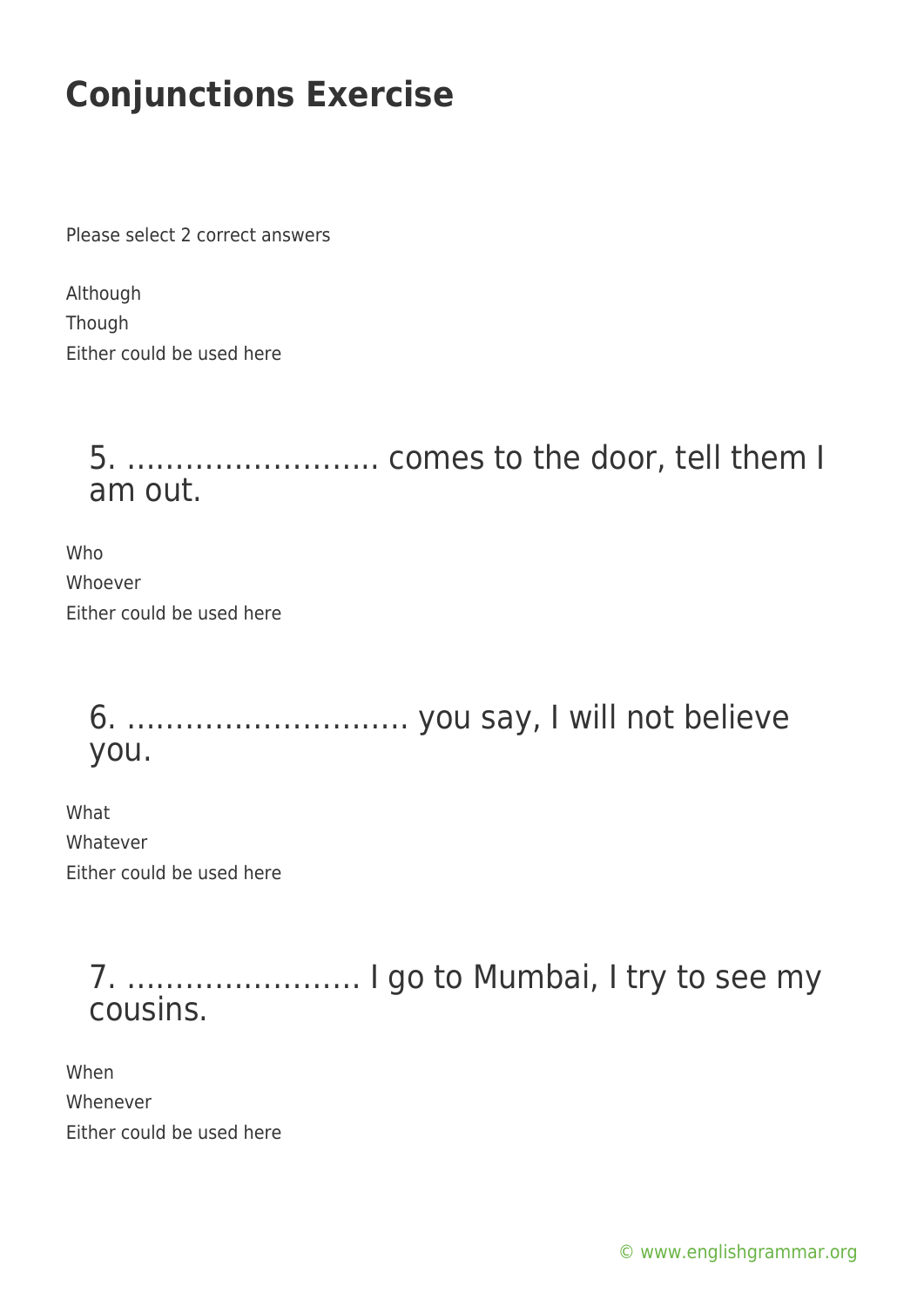8. ……………………… you want is fine with me.

What Whatever Either could be used here

#### 9. You should be ready ………………………… the time I come back.

by before when

#### 10. You must finish it ……………………….. you leave.

by when before

### 11. Can you repair my camera if I leave it …………………… Monday?

until by

before